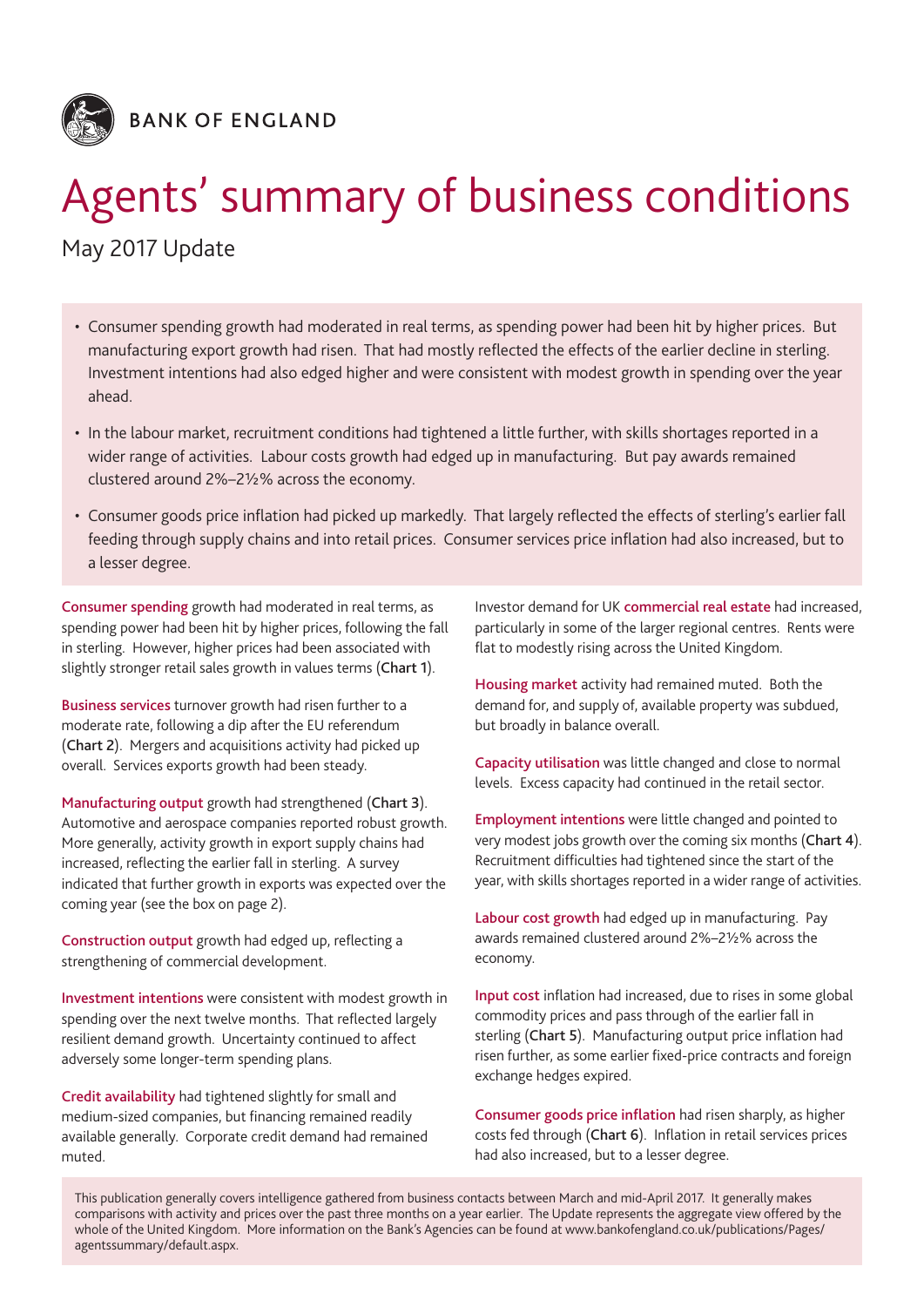## Agents' survey on exports

The Agents surveyed business contacts about expectations for the sterling value and volume of their UK exports over the next year. Contacts were also asked which factors were likely to affect the sterling value of their exports over the coming year and in three years' time, given the prospect of the United Kingdom's departure from the European Union. Around 300 companies responded. Results were weighted by export turnover and, for the headline results, reweighted by the goods and services shares of UK exports.

On balance, respondents expected an increase in both the sterling value and volume of exports over the coming year (Chart A). The net balance was stronger for values than volumes, implying that sterling export prices were expected to increase over the next twelve months. In the case of export values, the expectations balance was more positive than in the Agents' exports surveys over the past few years. Both goods and services exporters expected export values and volumes to grow over the next twelve months, but the expectations of goods exporters were more positive.





In terms of the factors affecting the sterling value of exports over the next twelve months, overseas demand was expected to provide the greatest support. The fall in sterling over the past year, changes to respondents' productive capacity in the United Kingdom and entry to new markets were also expected to increase export values (Chart B). In contrast, exit from existing markets, changes in supply chains due to the prospect of the United Kingdom's departure from the European Union and uncertainty around the United Kingdom's future trading arrangements were thought to exert a modest drag on export values over the year ahead.



Among the factors affecting future growth in sterling export values over the medium term, respondents expected the entry to new markets to be the most important factor. Expected changes in tariff barriers and non‑tariff barriers were cited by respondents as negative influences in three years' time (Chart B). The expected drags from trading uncertainty and supply chain changes were larger than over the next twelve months. However, the overall expected negative influence on export values from market exit was similar at both the one and three years' ahead time horizons.